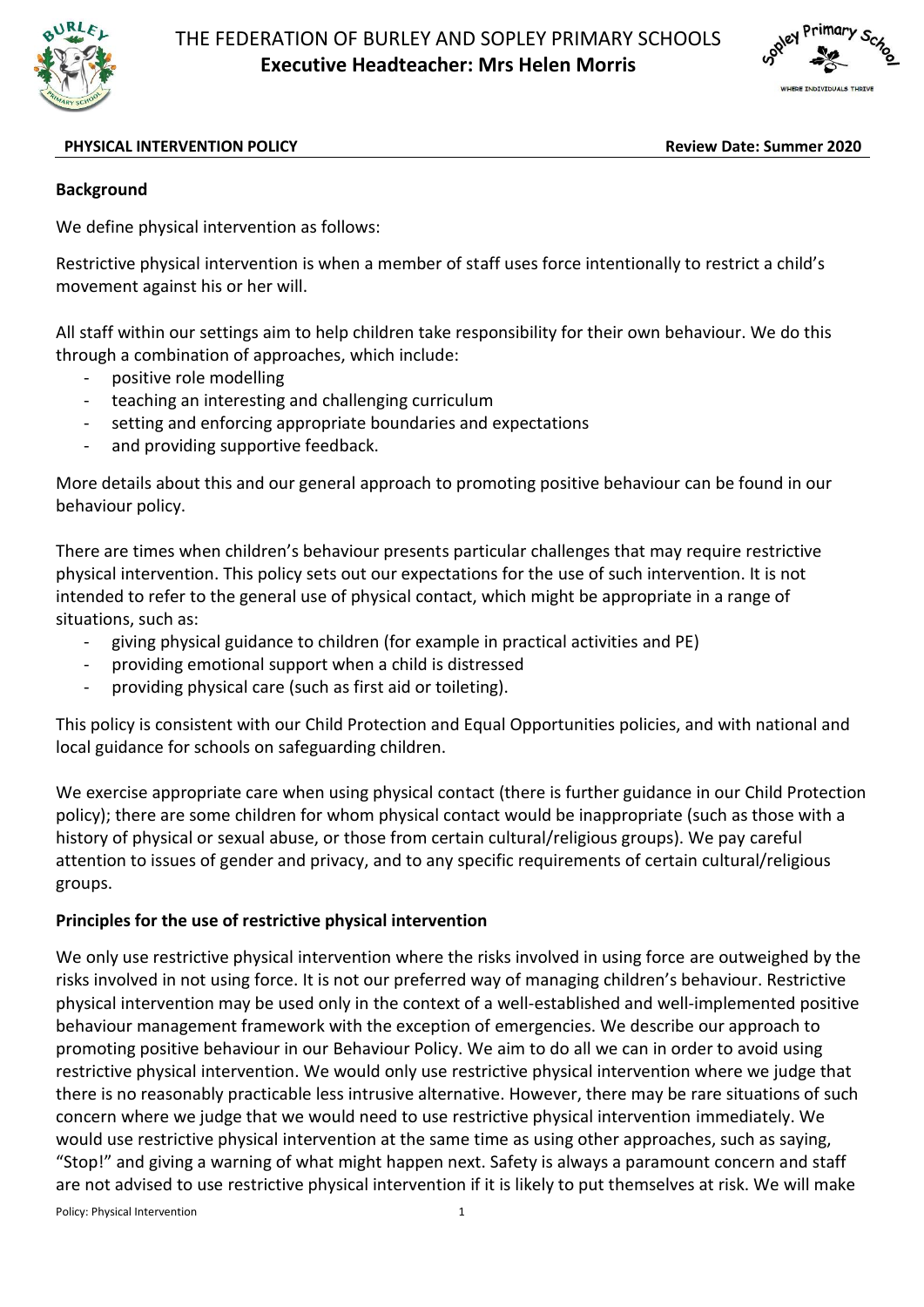parents/guardians aware of our Physical Intervention policy alongside other policies when their youngster joins our school.

# **Duty of care**

We all have a duty of care towards the children in our setting. This duty of care applies as much to what we *do not* do as what we *do* do. When children are in danger of hurting themselves or others, or of causing significant damage to property, we have a responsibility to intervene. In most cases, this involves an attempt to divert the child to another activity or a simple instruction to "Stop!" along with a warning of what might happen next. However, if we judge that it is necessary, we may use restrictive physical intervention.

# **Reasonable force**

When we need to use restrictive physical intervention, we use it within the principle of reasonable force. This means using an amount of force in proportion to the circumstances. We use as little force as is necessary in order to maintain safety, and we use this for as short a period as possible.

### **When restrictive physical intervention be used**

The use of restrictive physical intervention may be justified where a pupil is:

- committing an offence (or, for a pupil under the age of criminal responsibility, what would be an offence for an older pupil)
- causing personal injury to, or damage to the property of, any person (including the pupil himself); or
- prejudicing the maintenance of good order and discipline at the school or among any pupils receiving education at the school, whether during a teaching session or otherwise.

Restrictive physical intervention may also be appropriate where, although none of the above have yet happened, they are judged as highly likely to be about to happen.

We are very cautious about using restrictive physical intervention where there are no immediate concerns about possible injury or exceptional damage to property.

Restrictive physical intervention would only be used in exceptional circumstances, with staff that know the student well and who are able to make informed judgements about the relative risks of using, or not using, restrictive physical intervention; for example stopping a younger child leaving the school site.

The main aim of restrictive physical intervention is usually to maintain or restore safety. We acknowledge that there may be times when restrictive physical intervention may be justified as a reasonable and proportional response to prevent damage to property or to maintain good order and discipline at the school. However, we would be particularly careful to consider all other options available before using restrictive physical intervention to achieve either of these goals. In all cases, we remember that, even if the aim is to re-establish good order, restrictive physical intervention may actually escalate the difficulty. If we judge that restrictive physical intervention would make the situation worse, we would not use it, but would do something else (like go to seek help, make the area safe or warn about what might happen next and issue an instruction to stop) consistent with our duty of care.

Our duty of care means that we might use a restrictive physical intervention if a child is trying to leave our site and we judged that they would be at unacceptable risk. This duty of care also extends beyond our site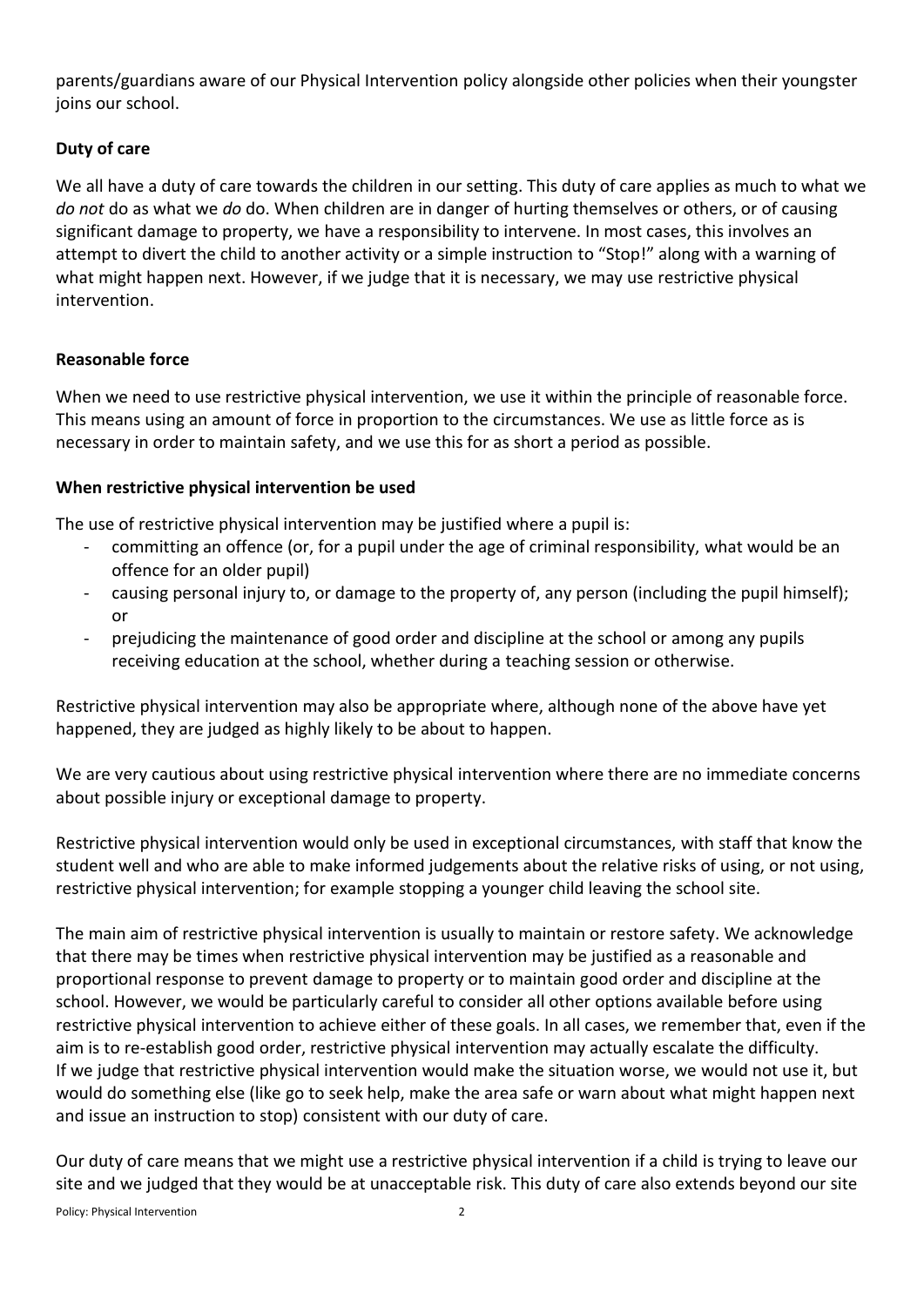boundaries: there may also be situations where we need to use restrictive physical intervention when we have control or charge of children off site (e.g. on trips).

We never use restrictive physical intervention out of anger or as a punishment.

# **Who can use restrictive physical intervention?**

If the use of restrictive physical intervention is appropriate, and is part of a positive behaviour management framework, a member of staff who knows the child well should be involved, and where possible, trained through an accredited provider in the use of restrictive physical intervention. However, in an emergency, any of the following may be able to use reasonable force in the circumstances set out in Section 93 of the Education and Inspections Act (2006):

- any teacher who works at the school, and

- any other person whom the headteacher has authorised to have control or charge of pupils, including: (a) support staff whose job normally includes supervising pupils such as teaching assistants, learning support assistants, learning mentors and lunchtime supervisors; and

(b) people to whom the headteacher has given temporary authorisation to have control or charge of pupils such as paid members of staff whose job does not normally involve supervising pupils (for example catering or premises related staff) and unpaid volunteers (for example parents accompanying pupils on school-organised visits).

# **Planning around an individual and risk assessment**

In an emergency, staff do their best, using reasonable force within their duty of care. Where an individual child has an individual positive behaviour management plan, which includes the use of restrictive physical intervention, we ensure that such staff receive appropriate training and support in behaviour management as well as restrictive physical intervention. We consider staff and children's physical and emotional health when we make these plans and consult with the child's parents/guardians.

In most situations, our use of restrictive physical intervention is in the context of a prior risk assessment, which considers:

a) What the risks are

b) Who is at risk and how

c) What we can do to manage the risk (this may include the possible use of restrictive physical intervention)

We use this risk assessment to inform the individual behaviour plan that we develop to support the child. If this behaviour plan includes restrictive physical intervention, it will be as just one part of a whole approach to supporting the child's behaviour. The behaviour plan outlines:

- Our understanding of what the child is trying to achieve or communicate through his/her behaviour.
- How we adapt our environment to better meet the child's needs.
- How we teach and encourage the child to use new, more appropriate behaviours.
- How we reward the child when he or she makes progress.
- How we respond when the child's behaviour is challenging (responsive strategies).

We pay particular attention to responsive strategies. We use a range of approaches (including humour, distraction, relocation, and offering choices) as direct alternatives to using restrictive physical intervention. We choose these responsive strategies in the light of our risk assessment.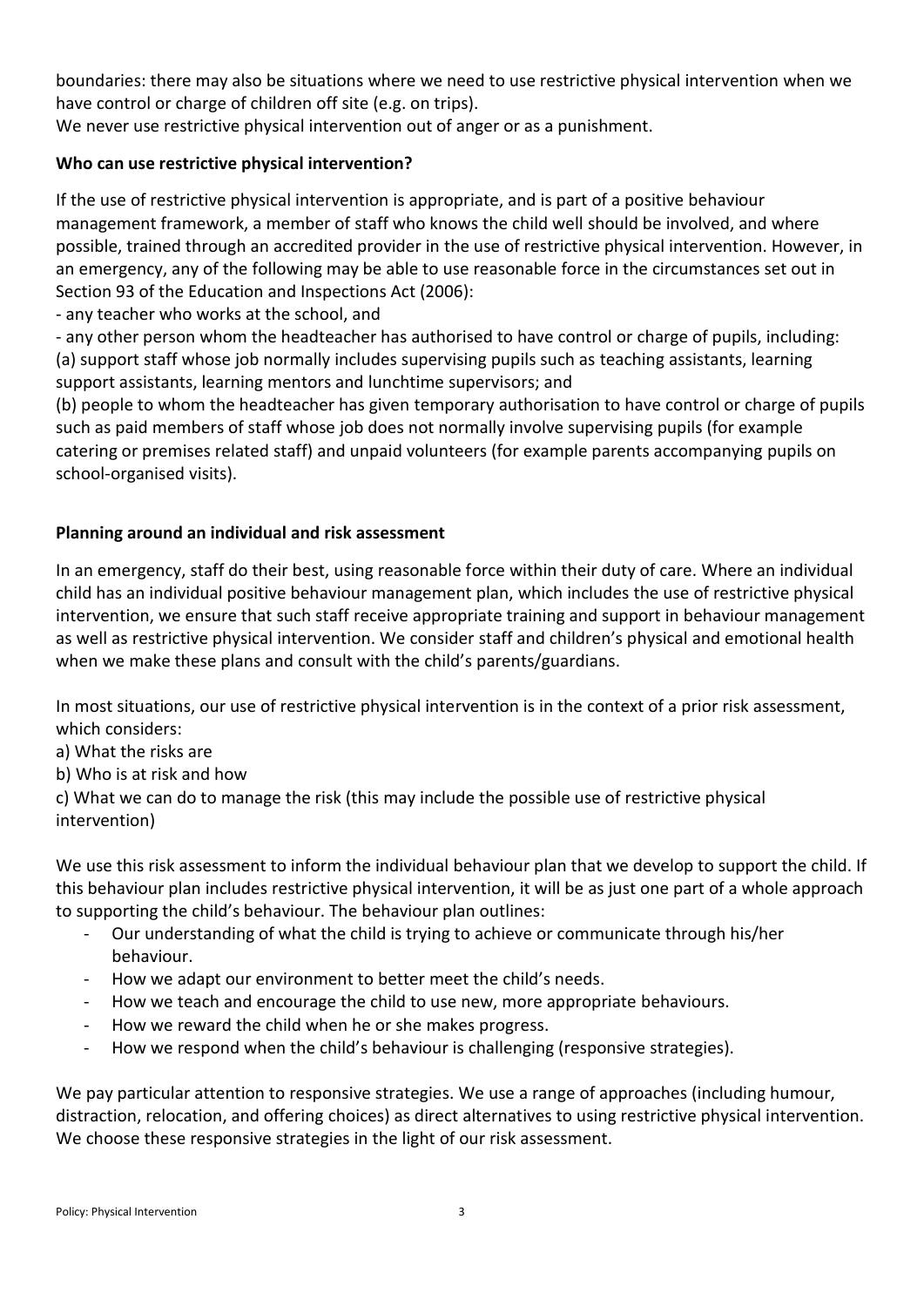We draw from as many different viewpoints as possible when we anticipate that an individual child's behaviour may require some form of restrictive physical intervention. In particular, we include the child's perspective. We also involve the child's parents (or those with parental responsibility), staff from our school who work with the child, and any visiting support staff (such as Educational Psychologists, Behaviour Support Team workers, Speech and Language Therapists, Social Workers and colleagues from the Child and Adolescent Mental Health Services). We record the outcome from these planning meetings and seek parental signature to confirm their knowledge of our planned approach. We review these plans at least once every four to six months, or more frequently if there are any concerns about the nature of frequency of the use of restrictive physical intervention or where there are any major changes to the child's circumstances.

We recognise that there may be some children within our school who find physical contact in general particularly unwelcome as a consequence of their culture/religious group or disability. There may be others for whom such contact is troubling as a result of their personal history, in particular of abuse. We have systems to alert staff discreetly to such issues so that we can plan accordingly to meet individual children's needs.

# **What type of restrictive physical intervention can be used?**

Any use of restrictive physical intervention by our staff should be consistent with the principle of reasonable force. In all cases, staff should be guided in their choices of action by the principles in section 2 above.

Staff should not act in ways that might reasonably be expected to cause injury, for example by:

- holding a child around the neck or collar or in any other way that might restrict the child's ability to breathe
- twisting or forcing limbs against a joint
- holding a child by the hair or ear.

Where staff need specific training in the use of restrictive physical intervention, we arrange that they should receive Team Teach training, through Hampshire County Council. The Institute of Conflict Management (ICM) accredits this training.

We ensure that staff have access to appropriate refresher training.

Further, we actively work to ensure our staff in the following areas access general training:

- those relating to legal issues policy and risk assessment
- understanding behaviour and planning for change.
- de-escalation techniques.

A record of such training is kept and monitored.

We do not plan for and do not advise, except in emergencies, staff to use seclusion.

Seclusion is where a young person is forced to spend time alone in a room against their will. Examples could include:

Where a child has been escorted to a room in order to remove them from a dangerous situation and staff members observe them from outside of the room whilst holding the door shut (e.g. through a window), or the door being locked.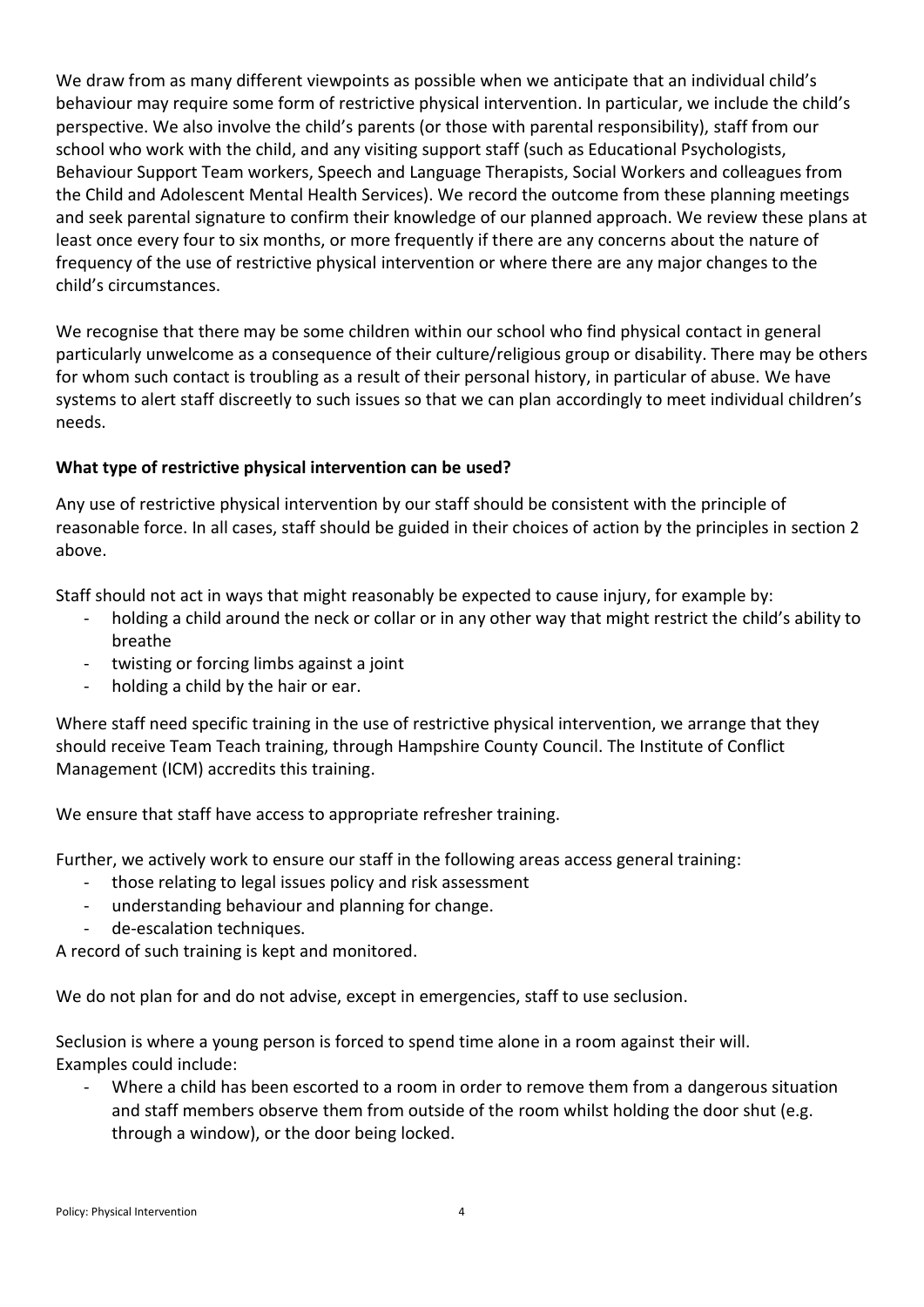Where a staff member has removed all the class members from a room and in order to prevent the pupil displaying the challenging behaviour from following, the door is shut so they are prevented from leaving.

If we need to seek further advice around the use of seclusion, other than in an isolated emergency, we would contact the lead Educational Psychologist for further advice and guidance.

### **Recording and reporting**

We record any use of restrictive physical intervention using the record sheet in the Hampshire *Planning and recording physical interventions in schools* booklet. We do this as soon as possible after an event, ideally within 24 hours. Where an incident causes injury to a member of staff, it should be recorded as per the corporate accident/incident reporting procedure using the online report form. Further, our governing body ensures that procedures are in place for recording significant incidents and then reporting these incidents as soon as possible to pupil's parents.

After using restrictive physical intervention, we ensure that the headteacher is informed as soon as possible. We also inform parents by phone (or by letter or note home with the child if this is not possible). A copy of the record form is also available for parents to read.

In rare cases, we might need to inform the police, such as in incidents that involve the possession of weapons. This would be in line with our general practice, informed by the DfE Guidance *Screening, Searching and Confiscation – Advice for Head Teachers, Staff and Governing Bodies* (2014) and Section 45 of the *Violent Crime Reduction Act 2006*.

### **Supporting and reviewing**

We recognise that it is distressing to be involved in a physical intervention, whether as the child being held, the person doing the holding, or someone observing or hearing about what has happened.

After a restrictive physical intervention, we give support to the child so that they can understand why it was necessary. Where we can, we record how the child felt about this. Where it is appropriate, we have the same sort of conversations with other children who observed what happened. In all cases, we will wait until the child has calmed down enough to be able to talk productively and learn from this conversation. If necessary, the child will be asked whether he or she has been injured so that appropriate first aid can be given. This also gives the child an opportunity to say whether anything inappropriate has happened in connection with the incident.

We also support adults who were involved, either actively or as observers, by giving them the chance to talk through what has happened with the most appropriate person from the staff team.

A key aim of our after-incident support is to repair any potential strain to the relationship between the child and the people that were involved in the restrictive physical intervention.

We use the guidance in the Hampshire document *Planning and recording physical intervention in schools* (updated 2015*)* – we support the child to help them record their views.

After a restrictive physical intervention, we consider whether the individual behaviour plan needs to be reviewed so that we can reduce the risk of needing to use restrictive physical intervention again.